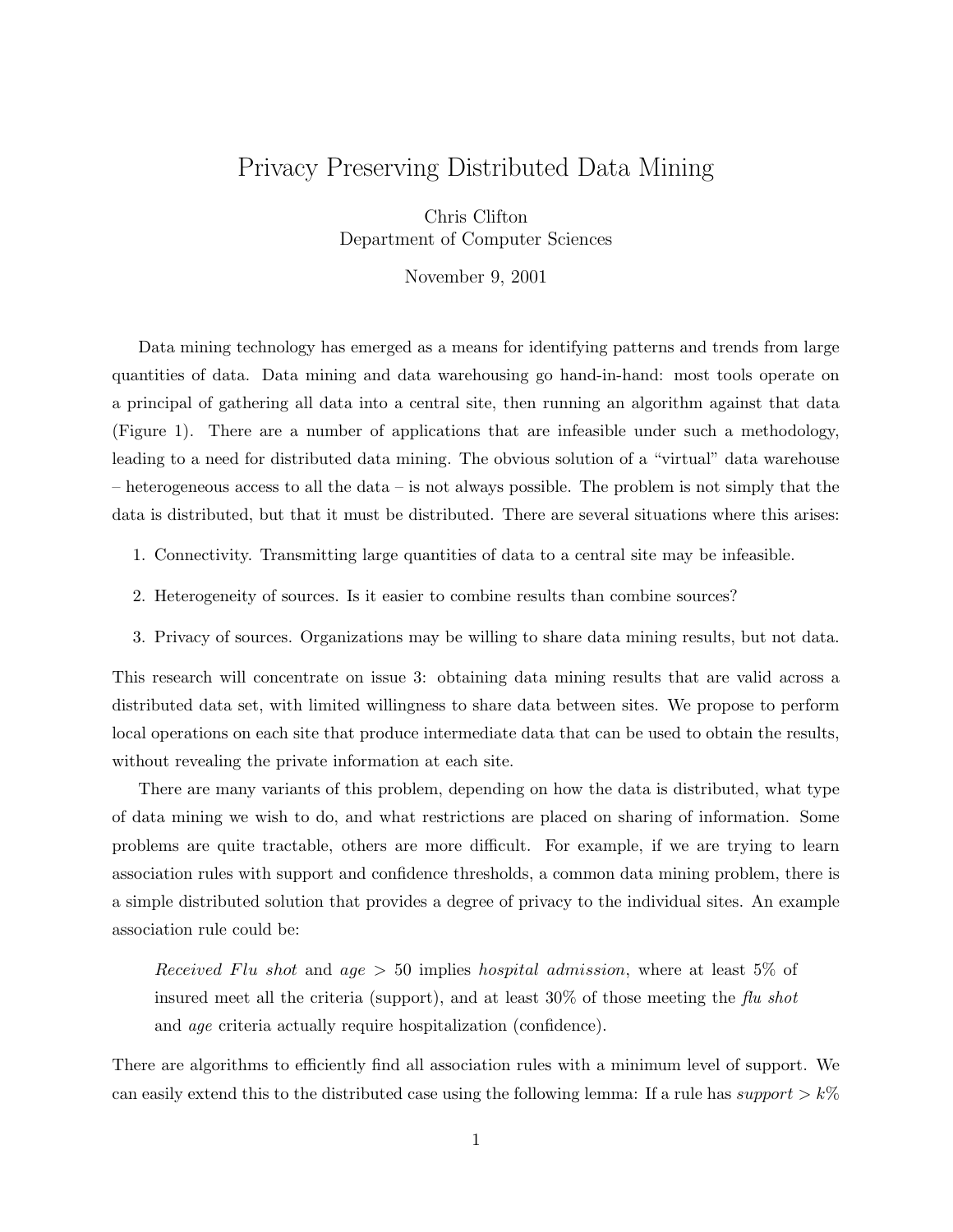

Figure 1: Data Warehouse approach to Distributed Data Mining

globally, it must have support  $\geq k\%$  on at least one of the individual sites.<sup>1</sup> A distributed algorithm for this would work as follows: Request that each site send all rules with support at least  $k$ . For each rule returned, request that all sites send the count of items they have that support the rule, and the total count of all items at the site. From this, we can compute the global support of each rule, and (from the lemma) be certain that all rules with support at least  $k$  have been found. An example of how this works is shown in Figure 2.

This is straightforward, but as we vary the problem the challenge becomes more difficult. What if we want to protect not only the individual items at each site, but also how much each site supports a given rule? The above method reveals this information. Another variant where this approach fails is when the data is partitioned vertically: a single item may have part of it's information at one site, and part at another. We are building a research program that will address a broad spectrum of data mining and privacy issues.

We propose to use Purdue Research Foundation funding to address the problem of association rule discovery, where data is vertically partitioned, and privacy means preventing others from learning the value of "private" attribute values for each entity.

#### Related Work

Why is there research to be done here? What happens if we run existing data mining tools at each site independently, then combine the results? This will not generally give globally valid results.

 ${}^{1}$  For proof of this, assume all the data is together, and divide data items into those that support the rule and those that don't. Now try to partition data such that no site has support  $\geq k\%$ . For each supporting item sent to a site, at least  $1/k$  non-supporting items need to be send to that site. It can be seen that we will run out of non-supporting items before assigning all the supporting items to sites.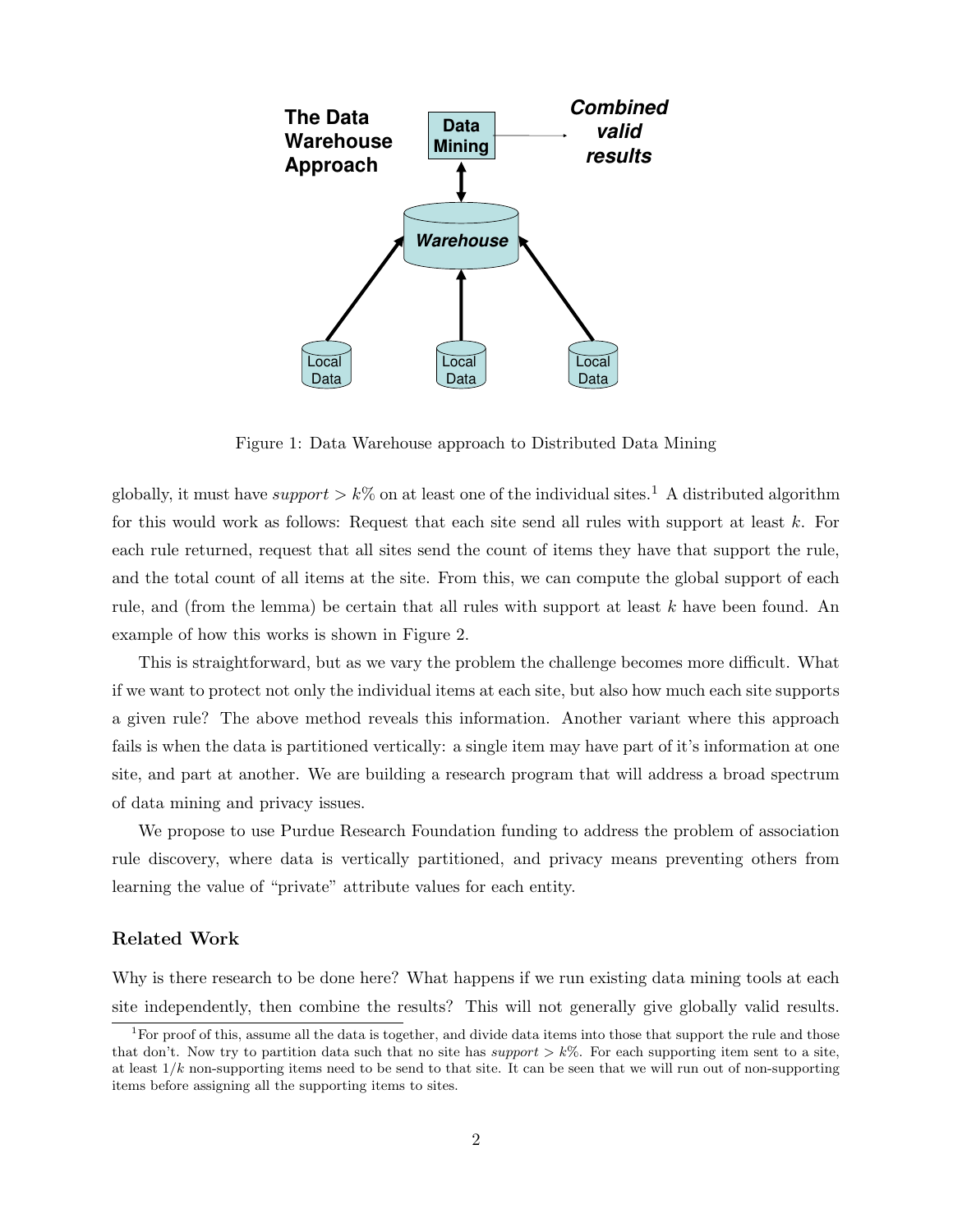

Figure 2: Example of computing association rules from individual site results.

Situations that cause a disparity between local and global results include:

- Values for a single entity may be split across sources. Data mining at individual sites will be unable to detect cross-site correlations.
- The same item may be duplicated at different sites, and will be overweighted in the results.
- Data at a single site is likely to be from a homogeneous population. Important geographic or demographic distinctions between that population and others cannot be seen on a single site.

Data mining algorithms that partition the data into subsets have been developed  $\text{[SON95]}$ . In particular, work in parallel data mining that may be relevant [Zak99, KC00]. Although the goal of parallelizing data mining algorithms is performance, the communication cost between nodes is an issue. Parallel data mining algorithms may serve as a starting point for portions of this research.

Algorithms have been proposed for distributed data mining. Cheung et al. proposed a method for horizontally partitioned data[CNFF96], this is basically the approach outlined in the Figure 2. Distributed classification has also been addressed. A meta-learning approach has been developed that uses classifiers trained at individual to develop a global classifier [Cha96, Cha97, PCS00]. This could protect the individual entities, but it remains to be shown that the individual classifiers do not release private information. Recent work has addressed classification in vertically partitioned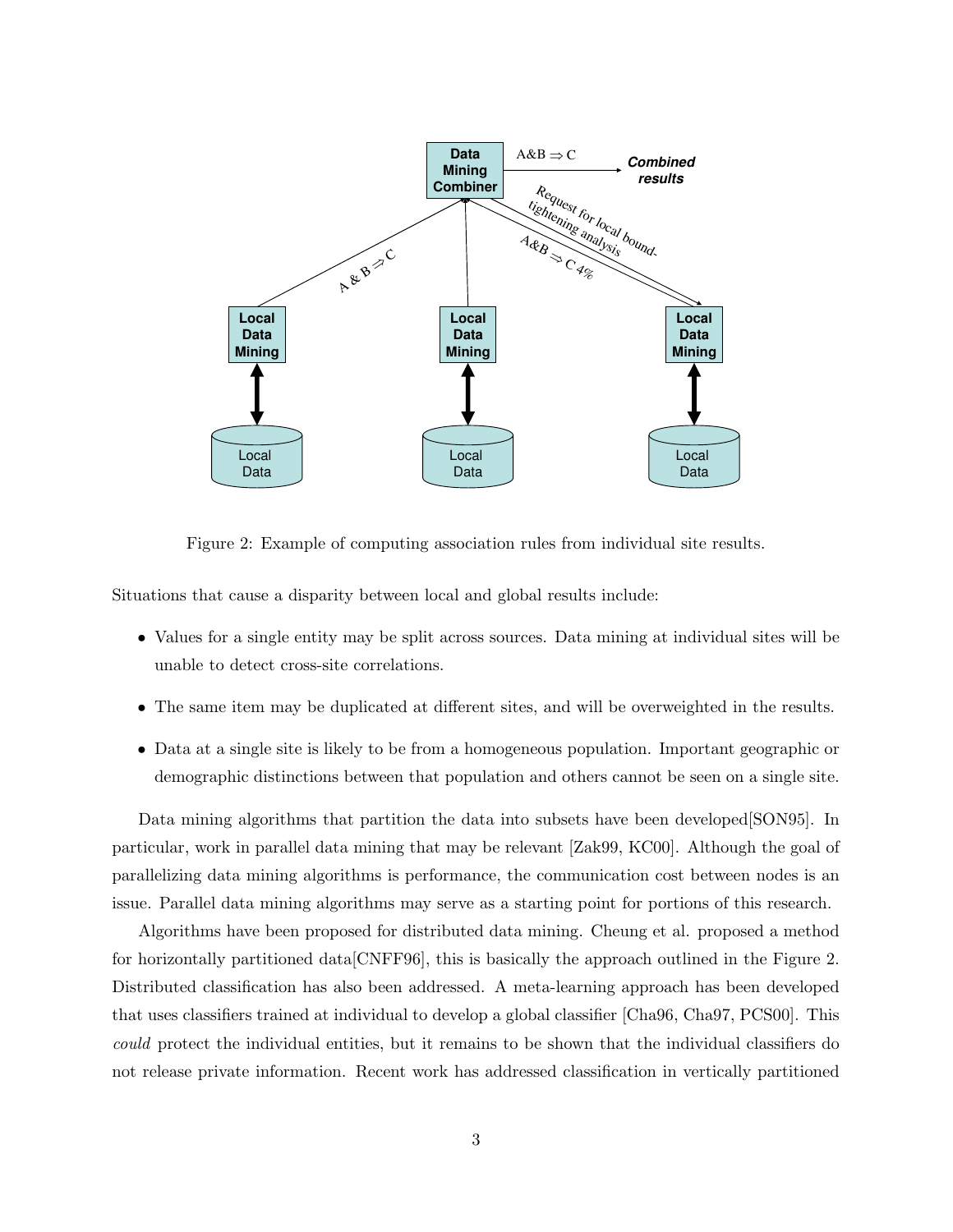data [CSK01], and situations where the distribution is itself interesting with respect to what is learned [WBH01]. However, none of this work addresses privacy concerns.

There has been research considering how much information can be inferred, calculated or revealed from the data made available through data mining algorithms, and how to minimize the leakage of information [LP00, AS00]. However, this has been restricted to classification. The problem has been treated with an "all or nothing" approach. We desire quantification of the security of the process. Corporations may not require absolute zero knowledge protocols (that leak no information at all) as long as they can keep the information shared within strict (though possibly adjustable) bounds.

There has been work in cooperative computation between entities that mutually distrust one another. This computation may be of any sort: scientific, data processing or even secret sharing. Secure two party computation was first investigated by Yao [Yao86] and was later generalized to multiparty computation. The seminal paper by Goldreich proves that there exists a secure solution for any functionality[GMW87]. The approach used is as follows: the function F to be computed is first represented as a combinatorial circuit, and then the parties run a short protocol for every gate in the circuit. Every participant gets corresponding shares of the input wires and the output wires for every gate. This approach, though appealing in its generality and simplicity, means that the size of the protocol depends on the size of the circuit, which depends on the size of the input. This is highly inefficient for large inputs, as in data mining. Although this shows that secure solutions exist, achieving *efficient* secure solutions for distributed data mining is still open.

## **Significance**

There are a number of scenarios where these issues arise. A few (as possible "challenge problems") are:

- Identifying public health problem outbreaks (e.g., epidemics, biological warfare instances). There are many data collectors (insurance companies, HMOs, public health agencies). Individual privacy concerns will limit the willingness of the data custodians to share data, even with government agencies such as the Centers for Disease Control. Can we accomplish the desired results while still preserving privacy of individual entities?
- Collaborative corporations or entities. Ford and Firestone shared a problem with a jointly produced product: Ford Explorers with Firestone tires. Ford and Firestone may have been able to use association rule techniques to discover problems earlier. This would have required extensive data sharing. Factors such as trade secrets and agreements with other manufacturers stand in the way of the necessary sharing. Could we obtain the same results, while still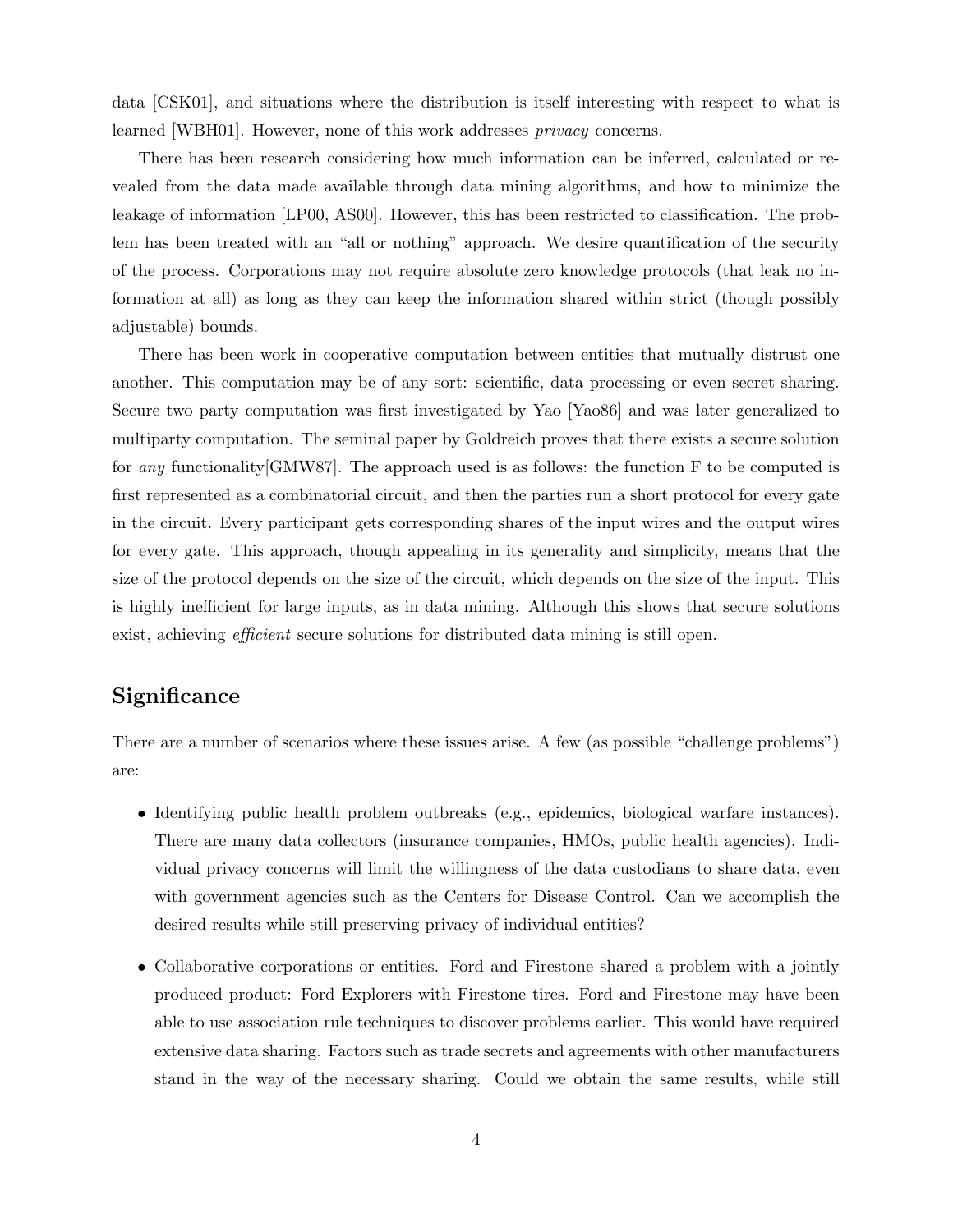preserving the secrecy of each side's data?

Government entities face similar problems, such as limitations on sharing between law enforcement, intelligence agencies, and tax collection.

• Multi-national corporations. An individual country's legal system may prevent sharing of customer data between a subsidiary and it's parent.

These examples each define a different problem, or even set of problems. Although we plan to address only the problem faced in the second example above with this funding, we expect this to seed a larger research effort that will address a wide variety of distributed data mining problems. The problems can be characterized by the following three parameters:

- 1. What is the desired data mining outcome? Do we want to cluster the data, as in the disease outbreak example? Are we looking for association rules identifying relationships among the attributes? There are several such data mining tasks, and each poses a new set of challenges.
- 2. How is the data distributed? Is each entity found only at a single site (as with medical insurance records)? Or do different sites contain different types of data (Ford on vehicles, Firestone on tires)?
- 3. What are the privacy requirements? If the concern is solely that values associated with an individual entity not be released (e.g., "personally identifiable information") we will develop techniques that provably protect such information. In other cases, the notion of "sensitive" may not be known in advance. This would lead to human vetting of the intermediate results before sharing, requiring that individual site results be:
	- compact;
	- human-understandable; and
	- complete (i.e., the method must not require numerous rounds of communication, each requiring human vetting.)

Sometimes it may be difficult (or impossible) to develop an exact solution that meets the privacy constraints. In data mining an approximate solution is often sufficient. The goal, then, is to obtain a solution with bounded error, or difference from the "data warehouse" solution.

These solutions can be applied to problems other than privacy. Mining heterogeneous databases is one such problem – combining results may be easier than combining sources. For example, one database has plane\_type  $\in$  (fixed\_wing, rotorcraft), and a model\_number field. Another uses plane type to mean the model number. If both databases produce a rule "MD80 and Total Time>50,000  $\rightarrow$  jack screw replacement", even though the field for MD80 is different in the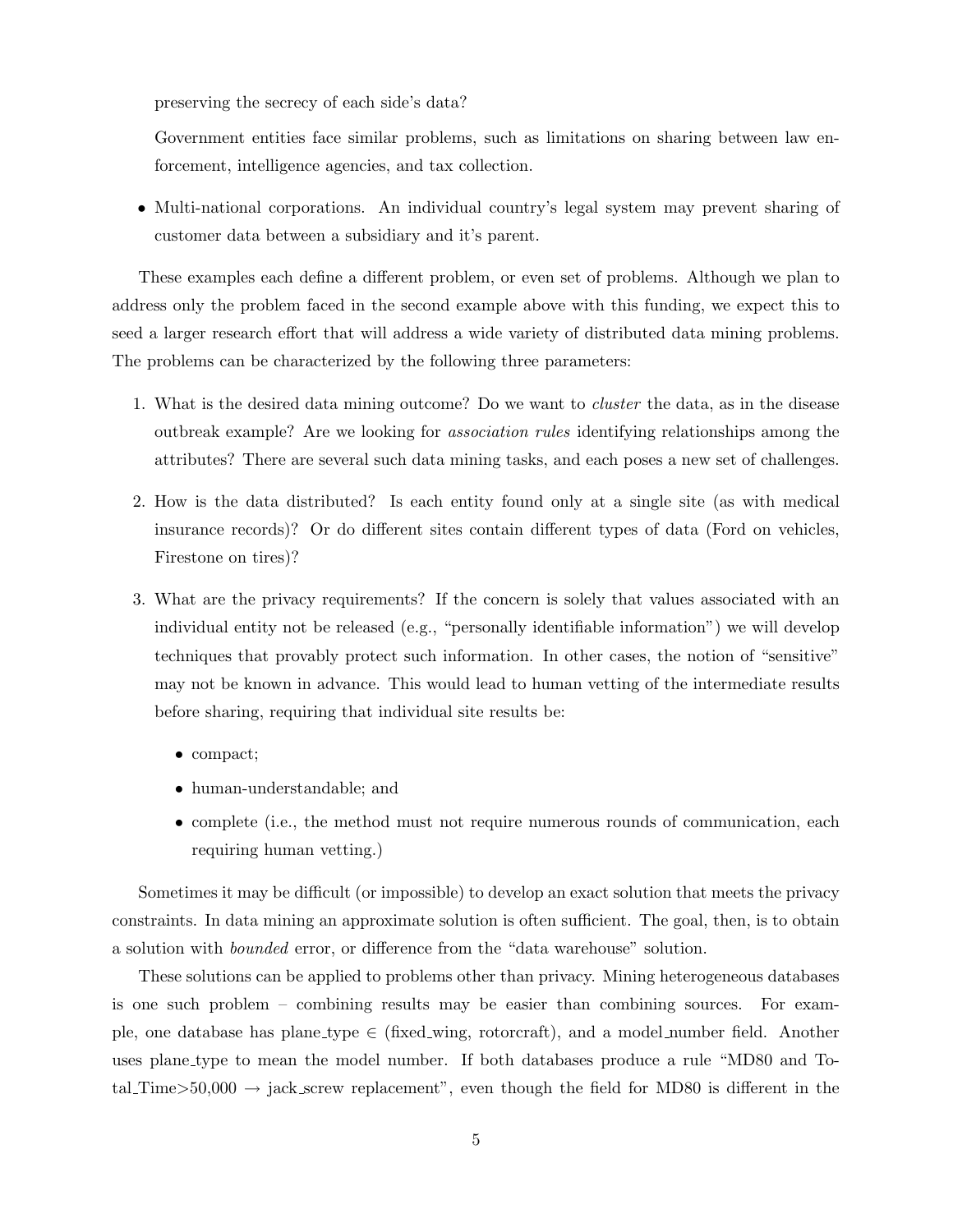two databases, it would be easy to manually discover that model number  $\equiv$  plane type (at least in the context of this rule).

## Research Plan

This research will have several steps, culminating in the production of a prototype system demonstrating privacy-preserving distributed data mining. The initial phase will formally define the problem, and develop an efficient algorithm to solve the problem. Note that this may be an iterative process: As we develop solutions, we may find that we can better solve alternative definitions of the problem. These alternatives will be measured against the practical impact: Are we defining the problem in a way that solves real-world problems?

Working with Jaideep Vaidya (nominated for support under this grant) we have developed a method that enables discovery of association rules in vertically partitioned data, while still preserving privacy of individual items. This method requires  $O(n)$  communication cost (where n is the number of items in the database), but only two rounds of communication. This method is outlined in Appendix A.

We are looking for alternative approaches that give cost related to the support of the rule, rather than the size of the database – this is likely to provide a more practical algorithm. We expect to develop solutions to several variants of the problem over the course of the project.

Once a solution is discovered, the next step is to formally prove the solution preserves the privacy of the data items. The method we describe works by adding random values to what is transmitted, giving n shared equations in more than  $n$  unknowns. We are able to recover the desired results from the equations. However, since there are multiple solution to the equations, recovery of the original  $n$  unknown data items is prevented. Although this is convincing, it remains to be formally proven that no recovery of the data items is possible.

Beyond this, we must develop a complete association rule mining algorithm. The method in Appendix A computes a critical figure needed for association rule mining in a secure way. We will incorporate this in a complete algorithm, and demonstrate that the full algorithm still preserves the privacy of individual data items.

Another issue to be resolved is the complexity of the algorithm. In distributed computing, we measure the number of messages, size of data transmitted, and number of communication rounds required by an algorithm. In database and data mining, complexity is generally thought of in terms of the number of data items accessed, and the memory size required. We will evaluate both sets of cost metrics. Many data mining techniques have intractable worst-case performance, but good performance in practical cases. Rather than traditional worst-case analysis, we will analyze our algorithms in comparison with existing centralized data mining algorithms (e.g., "3 messages for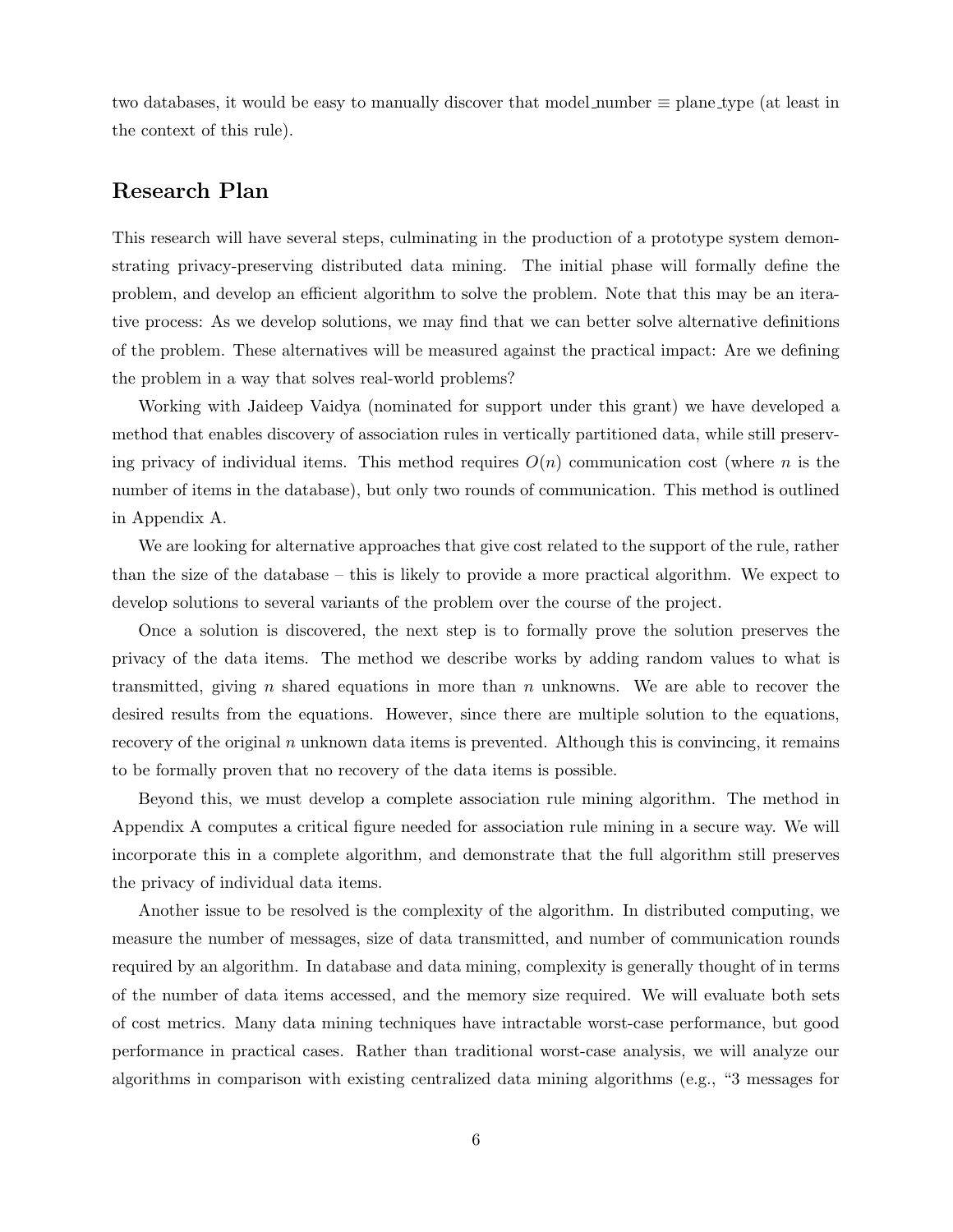each computational round in the a-priori algorithm[AS94]".)

To truly validate the efficacy and practicality of the method, we will implement and test the algorithms. This will require development of a prototype system to enable testing on a distributed platform. Computing facilities to support this testing already exist within the Indiana Center for Database Systems.

# A Scalar Product Algorithm for Privacy-Preserving Association Rule Mining

### Problem Definition

We consider mining of boolean association rules. The presence or absence of an attribute is represented as a 1 or 0 respectively. Thus items in the database (transactions) look like strings of 0 and 1. The entire database can be represented as a matrix of  $\{0,1\}$ .

To find out if a particular itemset is frequent, count the number of records where the values for all attributes in the itemset are 1. This translates to a simple mathematical problem, given the following definitions:

Let the total number of attributes be  $l + m$ , where A has l attributes, and B has the remaining m attributes. Thus A has the values for the attributes  $A_1$  through  $A_l$ , and B has the values for the m attributes,  $B_1$  through  $B_m$ .

k is the support threshold required.

n is the total number of transaction/records.

Transactions/records are a sequence of  $l + m$  1s or 0s.

Let the  $\vec{X}$  and  $\vec{Y}$  represent the vectors of processed data values at each site, A and B respectively. We describe how to compute the  $\vec{X}$  and  $\vec{Y}$  vectors later.

The scalar (dot) product of two vectors  $\vec{X}$  and  $\vec{Y}$  of cardinality n is defined as

$$
\vec{X} \cdot \vec{Y} = \sum_{i=1}^{n} x_i * y_i
$$

To compute the frequency of a 2-itemset where one of the attributes is known to A while the other is known to B, the vectors  $\vec{X}$  and  $\vec{Y}$  are same as the attribute vectors with A and B. Computing whether an itemset is frequent translates to checking if the number of transactions in which all attributes present in the itemset are present is greater than the support threshold,  $k$ .

Since we represent absence or presence of an attribute as 0 and 1, this translates to computing  $\sum_{i=1}^{n} x_i * y_i$  where the  $x_i$  and  $y_i$  are the attribute values. Thus, this translates to calculating the scalar dot product of the 2 attributes.

We present an efficient way to do this securely when both of the parties possess one of the attributes and wish to limit the information revealed in the section on the component algorithm.

This was a description of the protocol for a 2-itemset. The generalization of this protocol to a w-itemset is straightforward.

To find association rules, then, go through the following steps:

- 1.  $L_1 = \{\text{large 1-itemsets}\}\$
- 2. for  $(k=2; L_{k-1} \neq \phi; k++)$
- 3.  $C_k = \text{apriori-gen}(L_{k-1});$
- 4. for all candidates  $c \in C_k$  do begin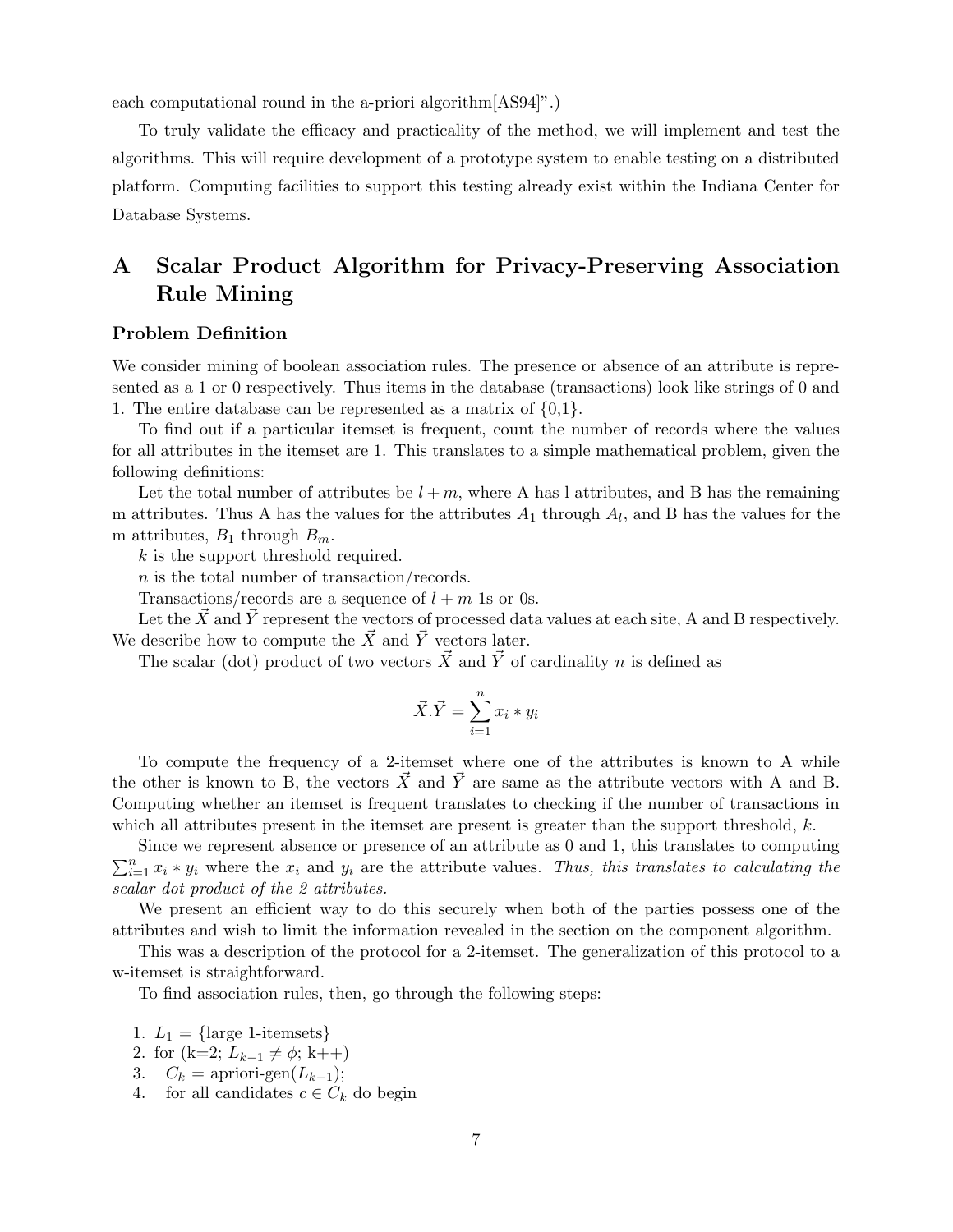- 5. if all the attributes in c are entirely at A or B, that party independently calculates if the itemset is frequent
- 6. else
- 7. let A have  $l$  of the attributes and B have the remaining  $m$  attributes
- 8. construct  $\vec{X}$  on A's side and  $\vec{Y}$  on B's side where  $\vec{X} = \prod_{i=1}^{l} \vec{A}_i$  and  $\vec{Y} = \prod_{i=1}^{m} \vec{B}_i$
- 9. compute  $c.count = \vec{X}.\vec{Y} = \sum_{i=1}^{n} x_i * y_i$
- 10.  $L_k = L_k \cup c|c.count \geq minusup$
- 11. end
- 12. end
- 13. Answer =  $\cup_k L_k$

#### The component algorithm

The scalar product of two vectors  $\vec{X} = (x_1, \dots, x_n)$  and  $\vec{Y} = (y_1, \dots, y_n)$  is defined as  $\vec{X} \cdot \vec{Y} = (y_1, \dots, y_n)$  $\sum_{i=1}^{n} x_i * y_i$ . Computation of the scalar product forms a large part of our protocol. Thus, it is important to have an efficient (low communication cost) algorithm that computes the scalar product. We now present such an algorithm.<sup>2</sup>

A generates  $n/2$  randoms  $R_1 \ldots R_{n/2}$ 

A now computes the following  $n$  values:

$$
\langle x_1 + R_1 \rangle
$$
  
\n
$$
\langle x_2 + R_2 \rangle
$$
  
\n
$$
\vdots
$$
  
\n
$$
\langle x_{n/2} + R_{n/2} \rangle
$$
  
\n
$$
\langle x_{n/2+1} + a_{1,1} * R_1 + a_{1,2} * R_2 + \dots + a_{1,n/2} * R_{n/2} \rangle
$$
  
\n
$$
\langle x_{n/2+2} + a_{2,1} * R_1 + a_{2,2} * R_2 + \dots + a_{2,n/2} * R_{n/2} \rangle
$$
  
\n
$$
\vdots
$$
  
\n
$$
\langle x_n + a_{n/2,1} * R_1 + a_{n/2,2} * R_2 + \dots + a_{n/2,n/2} * R_{n/2} \rangle
$$

All the  $(\frac{n}{2})^2$  a values, are known to both A and B. The only constraint is that the  $a_{i,j}$  should be coefficients for a set of linear independent equations.

A sends all  $n$  values to B. B multiplies each value he gets with the corresponding  $y$  value, and adds all of them up to get a sum, S.

B now sends to A, S and the following  $n/2$  values:

$$
\langle y_1 + a_{1,1} * y_{n/2+1} + a_{2,1} * y_{n/2+2} + \cdots + a_{n/2,1} * y_n \rangle
$$
  
\n
$$
\langle y_2 + a_{1,2} * y_{n/2+1} + a_{2,2} * y_{n/2+2} + \cdots + a_{n/2,2} * y_n \rangle
$$
  
\n:  
\n
$$
\langle y_{n/2} + a_{1,n/2} * y_{n/2+1} + a_{2,n/2} * y_{n/2+2} + \cdots + a_{n/2,n/2} * y_n \rangle
$$

A can write S as follows:

 $S =$ 

<sup>&</sup>lt;sup>2</sup>We assume that n is even for simplifying the protocol. The protocol can easily be generalized to the case where  $n$  is odd as well.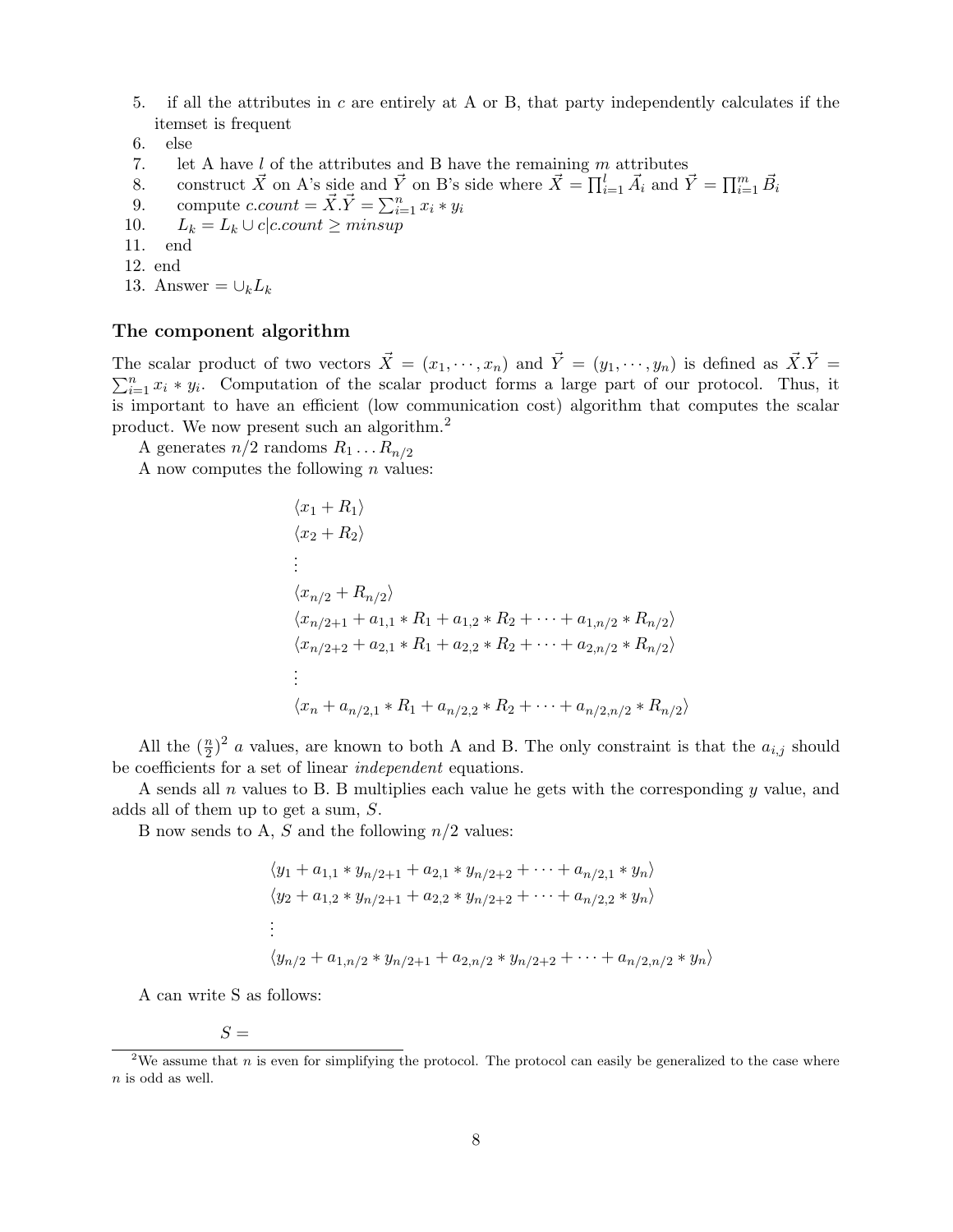$$
[y_1 * \{x_1 + (R_1)\}\
$$
  
+ $y_2 * \{x_2 + (R_2)\}\$   
:  
+ $y_{n/2} * \{x_{n/2} + (R_{n/2})\}\$   
+ $y_{n/2+1} * \{x_{n/2+1} + (a_{1,1} * R_1 + a_{1,2} * R_2 + \cdots + a_{1,n/2} * R_{n/2})\}\$   
+ $y_{n/2+2} * \{x_{n/2+2} + (a_{2,1} * R_1 + a_{2,2} * R_2 + \cdots + a_{2,n/2} * R_{n/2})\}\$   
:  
+ $y_n * \{x_n + (a_{n/2,1} * R_1 + a_{n/2,2} * R_2 + \cdots + a_{n/2,n/2} * R_{n/2})\}\$ 

Simplifying the equation further, and grouping the  $x_i * y_i$  terms, we get:

$$
S =
$$
  
\n
$$
(x_1 * y_1 + x_2 * y_2 + \dots + x_n * y_n)
$$
  
\n
$$
+ (R_1 * y_1 + R_2 * y_2 + \dots + R_{n/2} * y_{n/2})
$$
  
\n
$$
+ (a_{1,1} * R_1 * y_{n/2+1} + a_{1,2} * R_2 * y_{n/2+1} + \dots + a_{1,n/2} * R_{n/2} * y_{n/2+1})
$$
  
\n
$$
+ (a_{2,1} * R_1 * y_{n/2+2} + a_{2,2} * R_2 * y_{n/2+2} + \dots + a_{2,n/2} * R_{n/2} * y_{n/2+2})
$$
  
\n
$$
\vdots
$$
  
\n
$$
+ (a_{n/2,1} * R_1 * y_n + a_{n/2,2} * R_2 * y_n + \dots + a_{n/2,n/2} * R_{n/2} * y_n)
$$

The first line of the R.H.S. can be succinctly written as  $\sum_{i=1}^{n} x_i * y_i$ , the desired final result. In the rest, we can group all multiplicative components vertically, and rearrange the equation to factor out all the  $R_i$  values, to get:

$$
S = \sum_{i=1}^{n} x_i * y_i
$$
  
+R<sub>1</sub> \* (y<sub>1</sub> + a<sub>1,1</sub> \* y<sub>n/2+1</sub> + a<sub>2,1</sub> \* y<sub>n/2+2</sub> + ··· + a<sub>n/2,1</sub> \* y<sub>n</sub>)  
+R<sub>2</sub> \* (y<sub>2</sub> + a<sub>1,2</sub> \* y<sub>n/2+1</sub> + a<sub>2,2</sub> \* y<sub>n/2+2</sub> + ··· + a<sub>n/2,2</sub> \* y<sub>n</sub>)  
:  
+R<sub>n/2</sub> \* (y<sub>n/2</sub> + a<sub>1,n/2</sub> \* y<sub>n/2+1</sub> + a<sub>2,n/2</sub> \* y<sub>n/2+2</sub> + ··· + a<sub>n/2,n/2</sub> \* y<sub>n</sub>)

Now, to get the desired result (viz.  $\sum_{i=1}^{n} x_i * y_i$ ), A needs to only peel off the remaining baggage. A already knows the  $n/2 R_i$  values. Recall that B sent him  $n/2$  other values earlier that are exactly the same as the coefficients of the  $n/2$   $R_i$  values. Thus A can easily multiply the  $n/2$  values he got from B with the corresponding  $R_i$ , add it all up, and subtract the total from S to get the desired result. In this way, A and B are able to cooperatively get the total number of transactions containing both attributes without revealing any details about any particular transaction.

## References

[AS94] Rakesh Agrawal and Ramakrishnan Srikant. Fast algorithms for mining association rules. In Proceedings of the 20th International Conference on Very Large Data Bases,